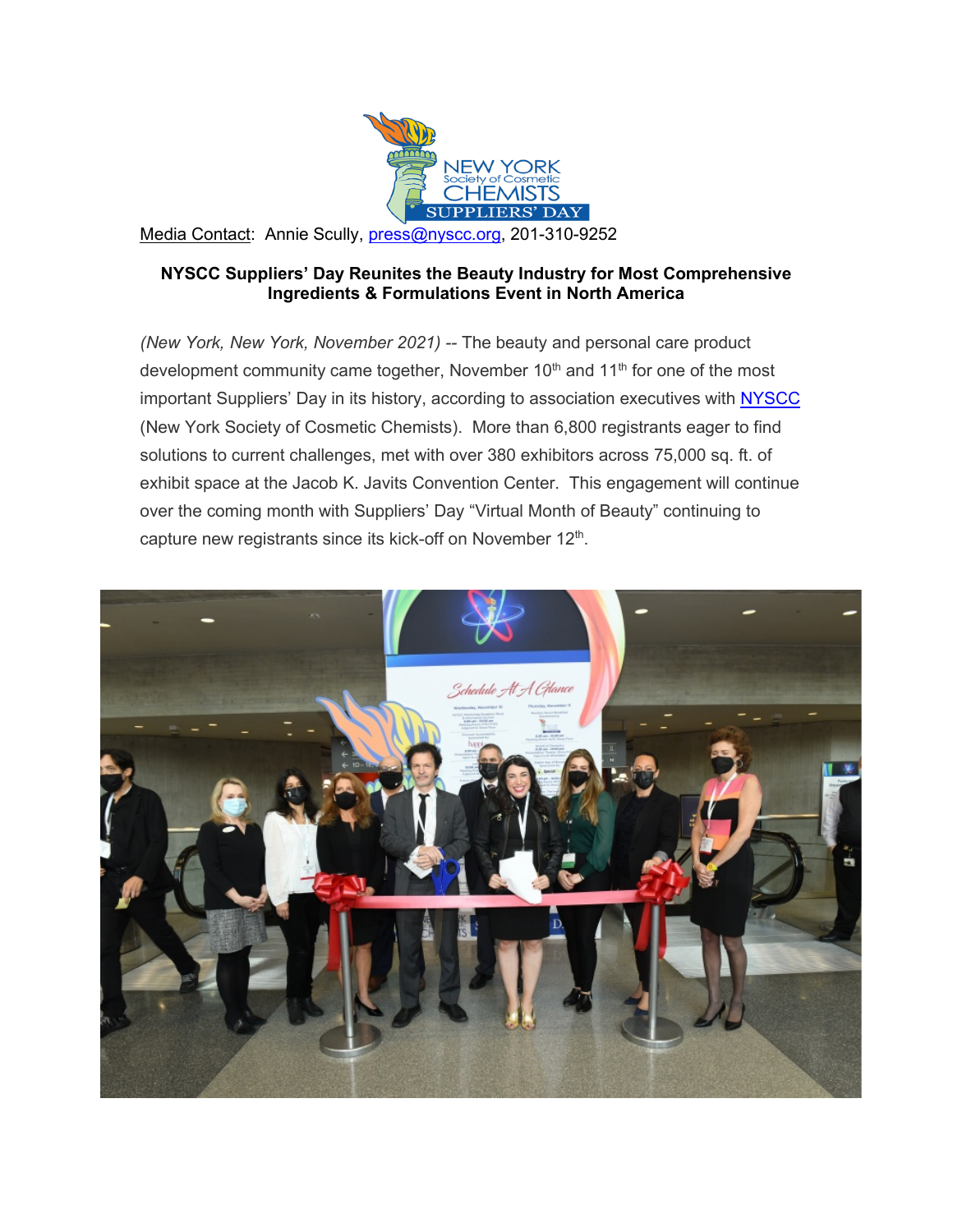"Exhibitors and attendees alike were energized by the look, feel and size of the show as well as the number of people who attended – and most importantly with the high quality of attendees who were present," said Susanna Fernandes, Chair, NYSCC. "Every inch of the show reverberated our theme of Embracing Beauty and Celebrating What We Create!"

Noteworthy was the international participants, from 30 countries including Australia, France, Italy, United Kingdom, as well as from countries in Africa, Asia, and South America, who were able to attend as the travel restrictions were beginning to be lifted in November.

"NYSCC Suppliers' Day delivered on its promise of producing a high quality faceto-face event for the industry despite the many obstacles and travel restrictions still in place because of the global pandemic. Our engagement with attendees and leads from the event exceeded our expectations. We were able to have meaningful and nonrushed conversations with our customers and new prospects. The event and awards night ceremony provided a safe environment for us to get back to business and network. We are really looking forward to Suppliers' Day in May of 2022," said Marie Thadal, M.B.A., Business Development Executive-Americas, Coptis Inc.

A highlight of **Suppliers' Day** was the debut of the INDIE360 Program, an immersive educational and sourcing experience providing up and coming indie brands with insight, information and resources needed to succeed. It featured a half-day conference that included lively panel discussions with leading founders and an INDIE Pavilion that spotlighted newer to market companies who are utilizing unique ingredients and formulations. The INDIE360 program was moderated and chaired by Luciana Coutinho, Luluble, with panels and pavilion participants curated by Daniela Ciocan, Access Beauty Insiders.

Suppliers' Day also boasted standing-room only Presentation Theater sessions that included tracks focused on green beauty, sustainability and certification (Discover Sustainability) and the global beauty marketplace (The World of Chemistry). Kicking off the show was a ribbon-cutting ceremony that featured NYSCC and SCC leaders of today and tomorrow, as well as executives who were instrumental in ensuring a safe and successful live Suppliers' Day in NYC.

"As President of SCC it was a thrill for me to witness and be a part of Suppliers' Day taking place live at the Javits Center. The energy and buzz in the exhibit hall was exhilarating and underscores how important in-person events are for discovering new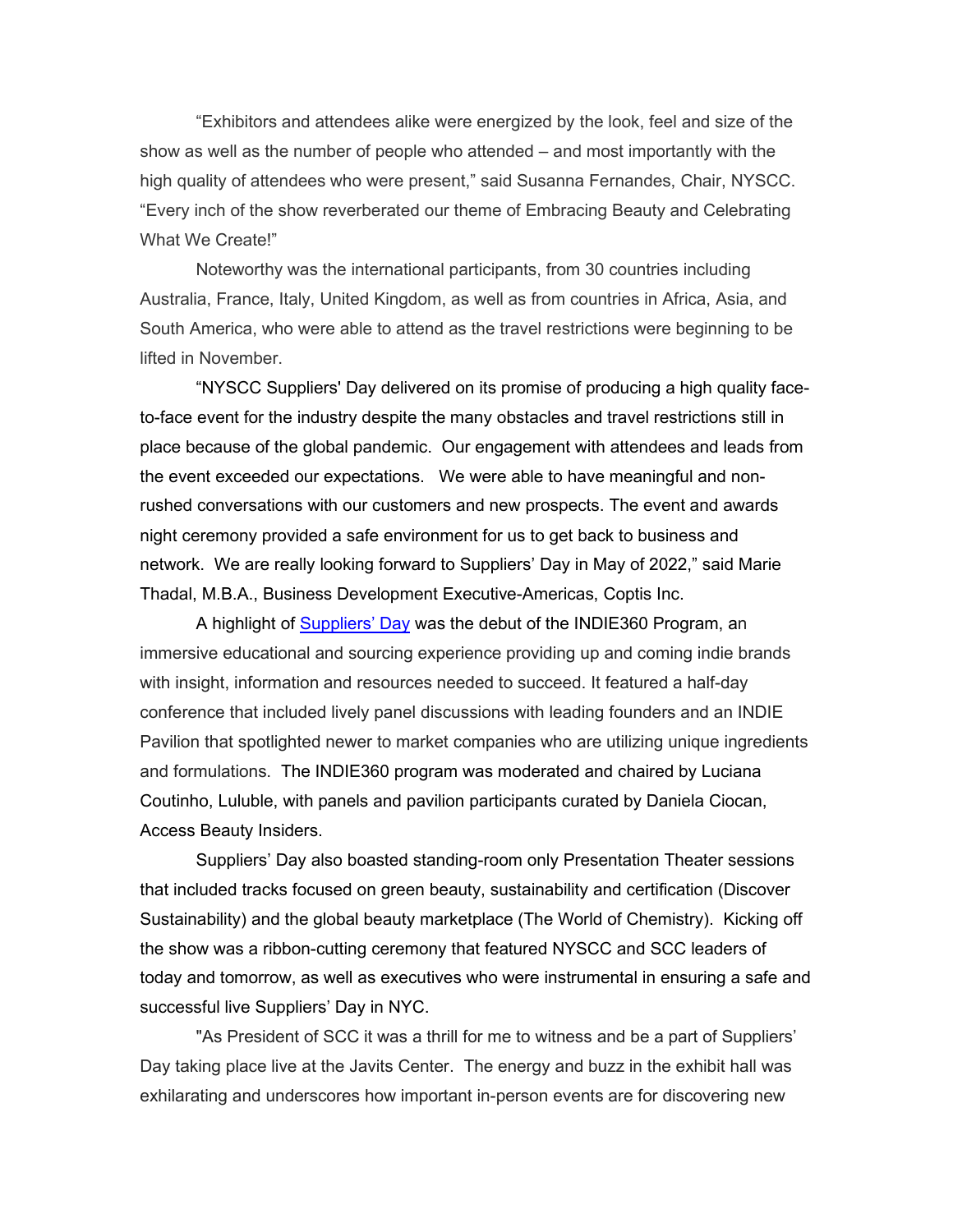innovations and business-building," said Liz Streland, 2021 National President, Society of Cosmetic Chemists and Senior Account Manager, Nagase Specialty Materials. "As an exhibitor, we were very pleased with the depth of conversations that we had with attendees and the leads generated from the event."

The Future Chemists Workshop hosted dozens of college students from Rutgers, Fairleigh Dickinson University, Long Island University, University of Miami Health Systems, Montclair State University, Fashion Institute of Technology, and The University of Toledo who competed in mini-challenges for the best formulation. The NYSCC Mentorship Committee hosted a Breakfast Mixer and Information Session with the launch of a robust Mentor/Mentee database.

The Digital Age of Beauty returned with presentations on trends, predictive analytics, modeling and a look at the "digital" buying process as did Fragrance: The Invisible Art with all the essential players involved in this categories development. New programs, in addition to INDIE360 at Suppliers' Day included a Clean and Natural Beauty Panel, Back to Powerful Beauty with Peclers Paris, a Regulatory & Compliance program presented by IBA and a special presentation on Conscious Inclusion from business communication strategist, Shakira M. Brown.

The NYSCC Education & Awards Night event took place on Wednesday, November 10<sup>th</sup> at HK HALL and showcased the CEW Beauty Creator's Award: Ingredients and Formulation finalists, as well as the Judges who represented iconic brands such as Chanel, Estee Lauder, Glossier, H2O and BeautyStat. Granpowder BBP-700 from Grant Industries was announced the winner and will be recognized again at the full CEW Beauty Creator Awards Virtual Program taking place on December 1.

NYSCC also hosted a People's Choice Award where attendees casted their vote for the most innovative brand in both ingredients, delivery, branding/packaging in the INDIE360 Pavilion. The curated companies that participated included: Chemist Confessions, Dr. J's Naturals, Hear Me Raw, Immunocologie, Masami, Opulus Beauty Labs, Organic Apoteke, Skin Moderne and Urban Hydration. BOSSING UP, an association that spotlights black owned beauty business from NYC neighborhoods and communities also participated with *Bree & Milly, Exuding Wellness, Just Because Hair NYC, Lovely Leo Skincare* and *MaDawes* hair products.

The inaugural People's Choice Award winner was Skin Moderne, a brand that has been relentless in the pursuit of clean, effective skincare and technology.